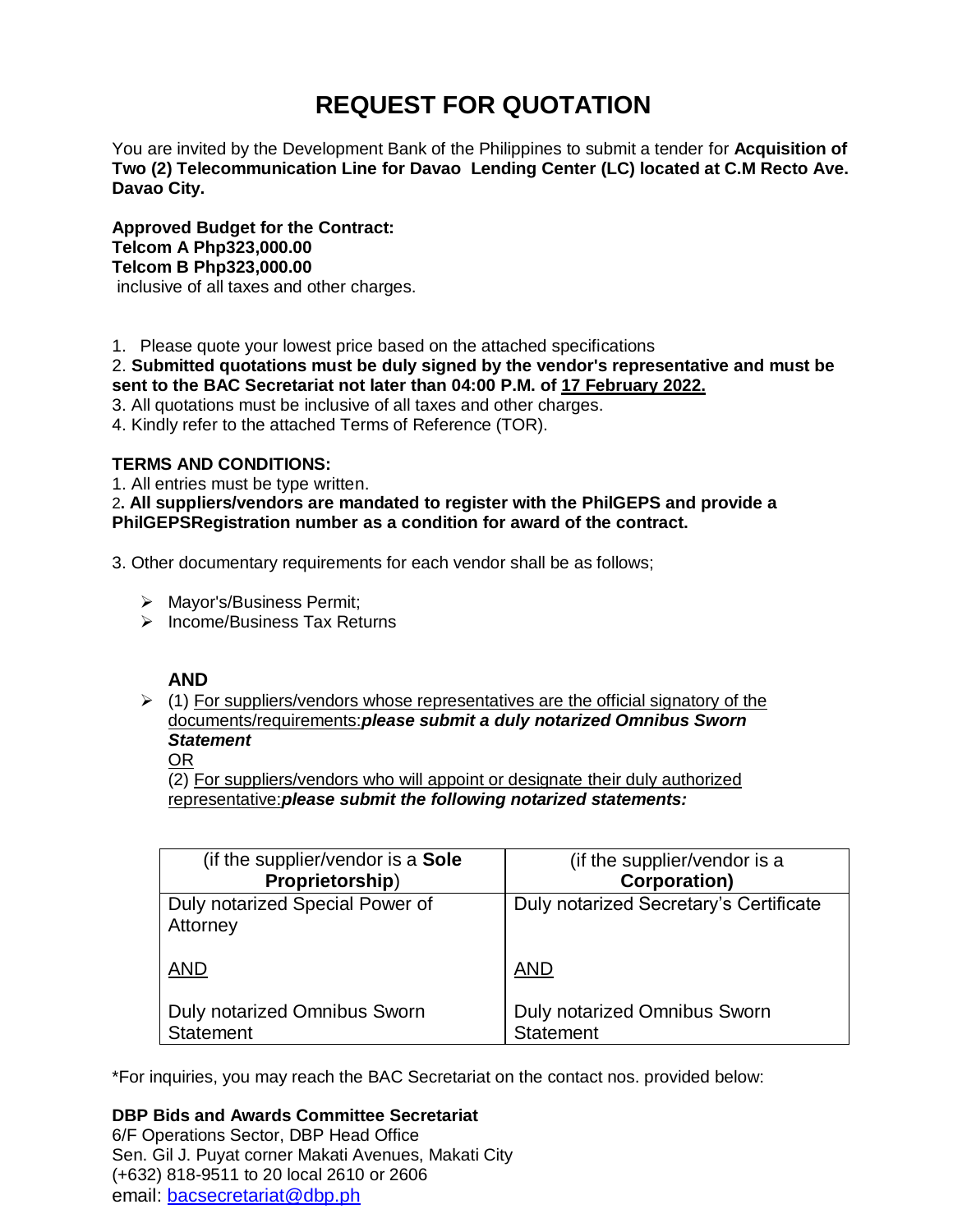#### **Annex A**

# ACQUISITION OF NEW, ADDITIONAL AND/OR REPLACEMENT TELECOMMUNICATION LINE/CONNECTIVITY SERVICE FOR THE DEVELOPMENT BANK OF THE PHILIPPINES (DBP)-**DAVAO LENDING CENTER**

## APPROVED BUDGET FOR THE CONTRACT: Telco A: Php 323,000 Telco B: Php 323,000

## **TECHNICAL SPECIFICATIONS**

#### A. BACKGROUND

The telecommunication connectivity service (line) is for the connection of DBP online systems, services and facilities in any of the following DBP remote sites:

- A.1. Branch Office, including:
	- A.1.a. Lending Center
	- A.1.b. Cash Center
	- A.1.c. Branch-Lite Unit
- A.2. Automated Teller Machine (ATM)

#### **B. OBJECTIVE**

To acquire stable, reliable and secure telecommunication connectivity/line service to link DBP remote sites to the Head Office from an authorized and qualified telecommunication service provider (Telco).

#### C. COVERAGE OF THE CONTRACT

The contract will be for a one (1) year period starting from date of acceptance of service with the option for automatic renewal.

#### D. MINIMUM SPECIFICATIONS

- D.1. Connectivity/Line Service Availability
	- > The minimum availability of service is 99.6%.
- D.2. Connectivity/Line Specifications
- D.2.a. Branch Office ☑
	- D.2.a.i. Wired MPLS/VPN, Radio Last Mile or VSAT connection with minimum of 2 Mbps bandwidth
	- D.2.a.ii. Must be Ku Band or C Band for the VSAT
	- D.2.a.iii. Inclusive network equipment, such as router and or router/modem, must not be on End-of-Life/End-of-Support status within the contract period
	- D.2.a.iv. Router must support GRE/mGRE tunneling and IP Security (ex. dynamic VPN) and SN MP
	- D.2.a.v. DBP shall have the full access of the router
	- D.2.a.vi. Provide near real time and historical link monitoring
- D.2.b. ATM Wired П
	- D.2.b.i. VPN connection at least 128 Kbps via MPLS
	- D.2.b.ii. Inclusive network equipment, such as router and or router/modem, must not be on End-of-Life/End-of-Support status within the contract period
	- D.2.b.iii. Support GRE tunneling and SNMP

Page 1 of 4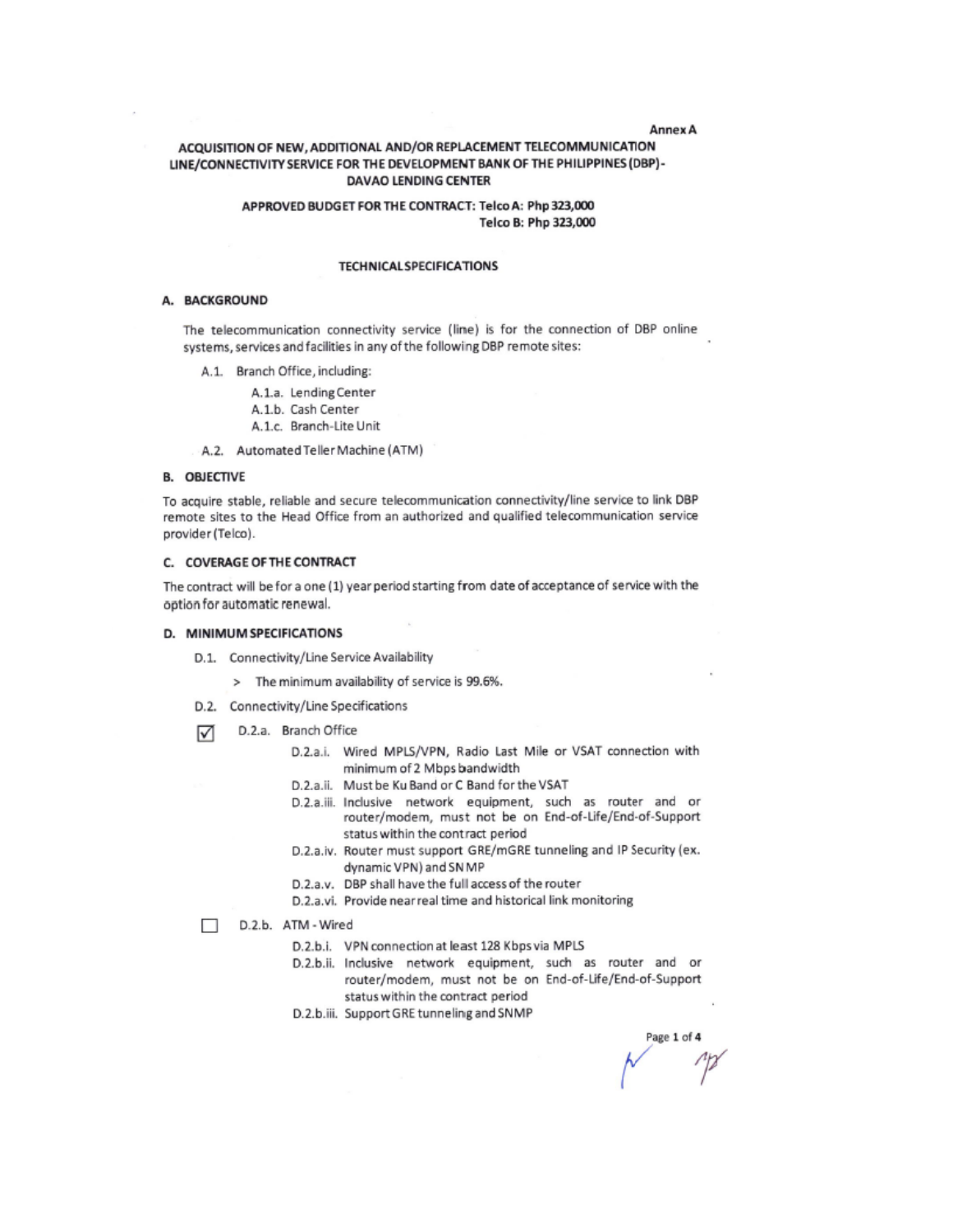ACQUISITION OF NEW, ADDITIONAL AND / OR REPLACEMENT OF TELECOMMUNICATION LINE/ CONNECTIVITY SERVICE FOR THE DEVELOPMENT BANK OF THE PHILIPPINES (DBP)

D.2.b.iv. Provide near real time and historical link monitoring

- D.2.c. ATM-Wireless
	- D.2.c.i. Provide data transmission function by public GPRS/ GSM network or higher
	- D.2.a.vii. Inclusive network equipment, such as router and or router/modern, must not be on End-of-Life/End-of-Support status within the contract period
	- D.2.c.ii. Support GRE Tunneling and SNMP
	- D.2.c.iii. Provide GUI access for local and remote management
	- D.2.c.iv. Operate at -30~+75°C temperature
	- D.2.c.v. Has LED status indication
	- D.2.c.vi. Support RJ45 console port
	- D.2.c.vii. Include: 1 power cord, 2 antennas, 1 console cable, 1 set documentation
	- D.2.c.viii. Provide near real time and historical link monitoring.
	- D.2.c.ix. Meet the average latency requirement of not greater than 200ms measured using the Ping utility or any similar mobile applications
	- D.2.c.x. Meet signal requirement of not less than 2 bars measured using mobile or similar devices capable of said measurement
	- D.2.c.xi. DBP shall have full access to the Modem/Router
- D.3. Support Scrvices and Incident Management
	- D.3.a. The Telco shall provide 24 x 7 onsite, telephone and email support. For every service unavailability/downtime reported, the response time shall be within thirty (30) minutes.
	- D.3.b. Upon the occurrence of service unavailability/downtime, the Telco shall:
		- D.3.b.i. Conduct problem isolation/resolution and link restoration activities
		- D.3.b.ii. Notification via electronic mail (E-mail) and telephone within onc (1) hour of the occurrence
		- D.3.b.iii. Minimum of twice a day status report to DBP via E-Mail
		- D.3.b.iv. Estimated time of arrival (ETA) if onsite activities required
		- D.3.b.v. Estimated time of resolution (ETR)
		- D.3.b.vi. Root cause
		- D.3.b.vii. Comply with DBP policies on security and confidentiality during support services.
	- D.3.c. The Telco shall submit an incident report stating the reason/s for the outage and detailing the steps undertaken to resolve a particular problem upon DBP's request.
- D.4. Service Performance Review
	- > The Telco shall conduct a performance review session at least once every quarter of a year

#### E. TELECOMMUNICATION CONNECTIVITY/LINE REQUIREMENT CLASSIFICATION

The primary objective of the following provisions is to have multiple Telcos per site. providing service redundancy, high availability and avoiding single point of failure.

E.1. New Telecommunication Line Requirement

 $\frac{dy}{dx}$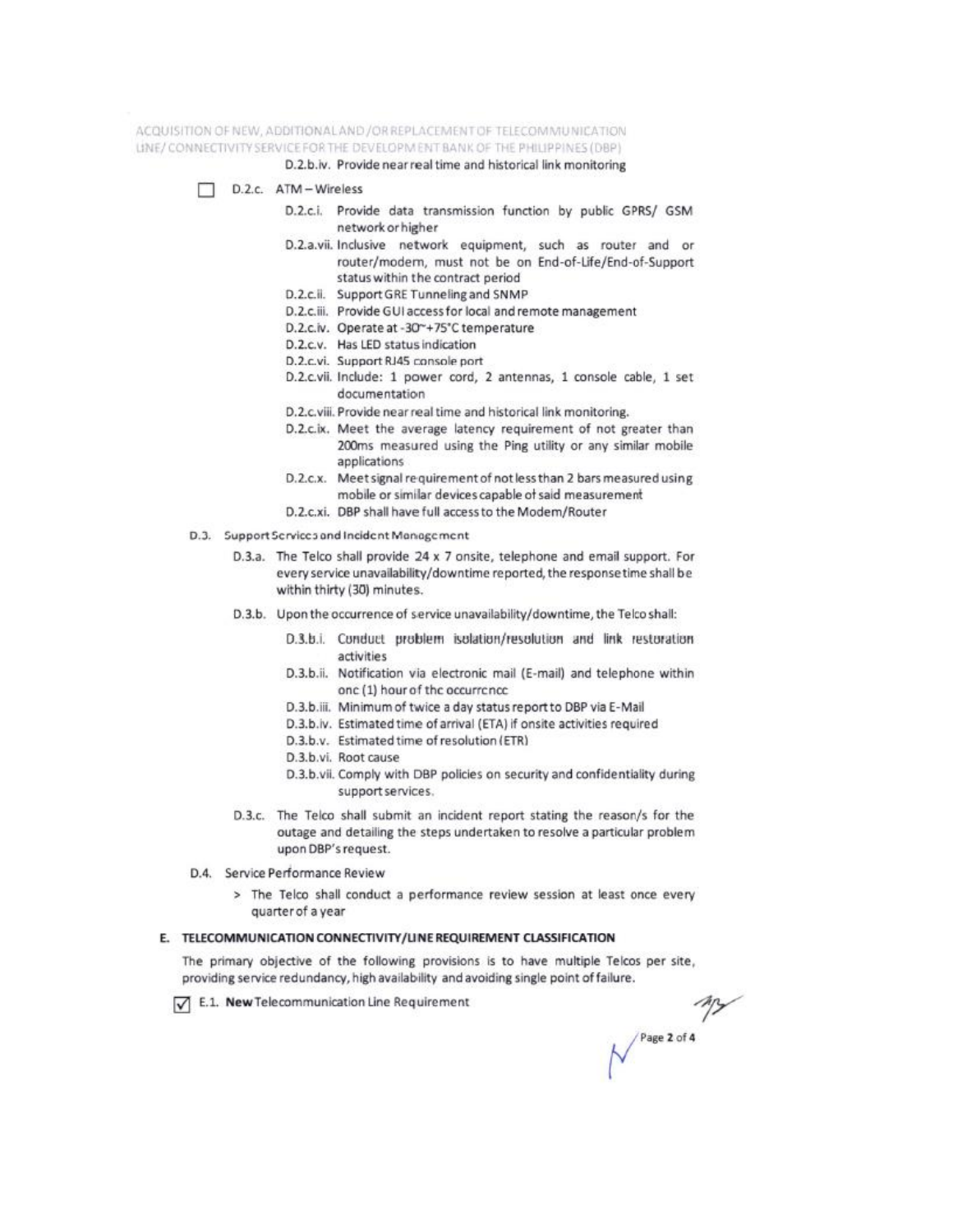ACQUISITION OF NEW, ADDITIONAL AND / OR REPLACEMENT OF TELECOMMUNICATION LINE/ CONNECTIVITY SERVICE FOR THE DEVELOPMENT BANK OF THE PHILIPPINES (DBP)

## E.1.a. Covered Sites

> New remotes sites

## E.1.b. Telco Selection Criteria

- > Telecommunication Line for Branch Office
	- E.1.b.i. Two (2) different Telcos (Telco A and Telco B) shall be selected
	- E.1.b.ii. Telco A is the lowest (winning) provider
	- E.1.b.iii. Telco B is the second lowest provider
- > Telecommunication Line for Additional ATM Facility of a Branch Office
	- E.1.b.iv. The Telco must be different from the one which has the majority or most of the telecommunication connectivity services provided for the ATM/s of that Branch Office

#### E.2. Additional Telecommunication Line Requirement

- E.2.a. Covered Sites
	- > For existing sites with existing telecommunication line/s
- E.2.b. Telco Exception
	- > The Telco/3 of the existing line/3 servicing the site shall not be invited and will not be allowed to participate
- П E.3. Replacement Telecommunication Line Requirement
	- E.3.a. Covered Sites
		- > For existing sites with existing telecommunication line/s
	- E.3.b. Telco Exception
		- E.3.b.i. For Telco Redundancy Replacement
			- > The Telco of the existing line/s servicing the site including the one to be replaced shall not be invited and will not be allowed to participate
		- E.3.b.ii. Replacement for the Purpose of Telecommunication Line Capacity (Bandwidth) Upgrade
			- > The Telco of the other existing line/s servicing the site (i.e., other than the one to be replaced) shall not be invited and will not be allowed to participate
		- E.3.b.iii. For Wireless to Wired Facility Replacement
			- > The Telco of the other existing line/s servicing the site (i.e., other than the one to be replaced) shall not be invited and will not be allowed to participate

#### F. DISCONTINUANCE OF SERVICE

DBP can opt to discontinue the service within the contract period without pre-termination fee/s, if the Telco provider fails to meet the required minimum availability of service, specified in item D.1, for three (3) consecutive months (3-strike rule)

#### G. PAYMENT

The payment shall be in a monthly basis every after the service acceptance.

 $\begin{array}{c}\n\mathsf{Page 3 of 4} \\
\end{array}$